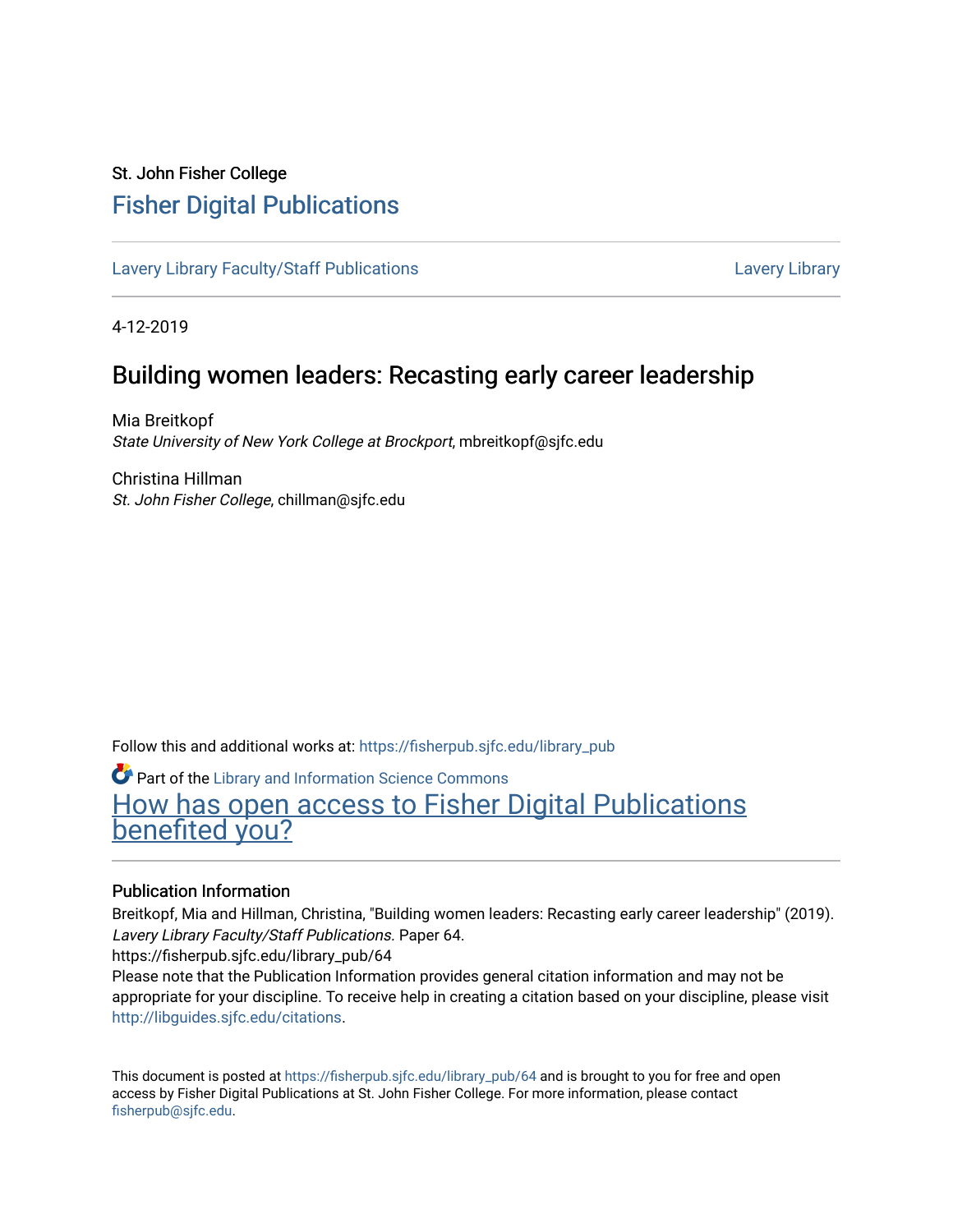### Building women leaders: Recasting early career leadership

#### **Abstract**

Are you a new librarian facing leadership challenges? Do you identify as a woman? Are you wondering how you can lead with no official authority? Most library workers across the U.S. are women, yet women librarians still face structural and institutional barriers to leading. Join a discussion about women librarians and the obstacles they face while learning how to be a leader. Learn from other early-career, women librarians who have been working to build their leadership capacity. We invite women from a variety of contexts, backgrounds, and identities to take part in this conversation.

#### **Disciplines**

Library and Information Science

#### **Comments**

Roundtable discussion from at the Association of College & Research Libraries (ACRL) Conference in Cleveland, Ohio on April 12, 2019.

The available file is the handout used to facilitate discussion.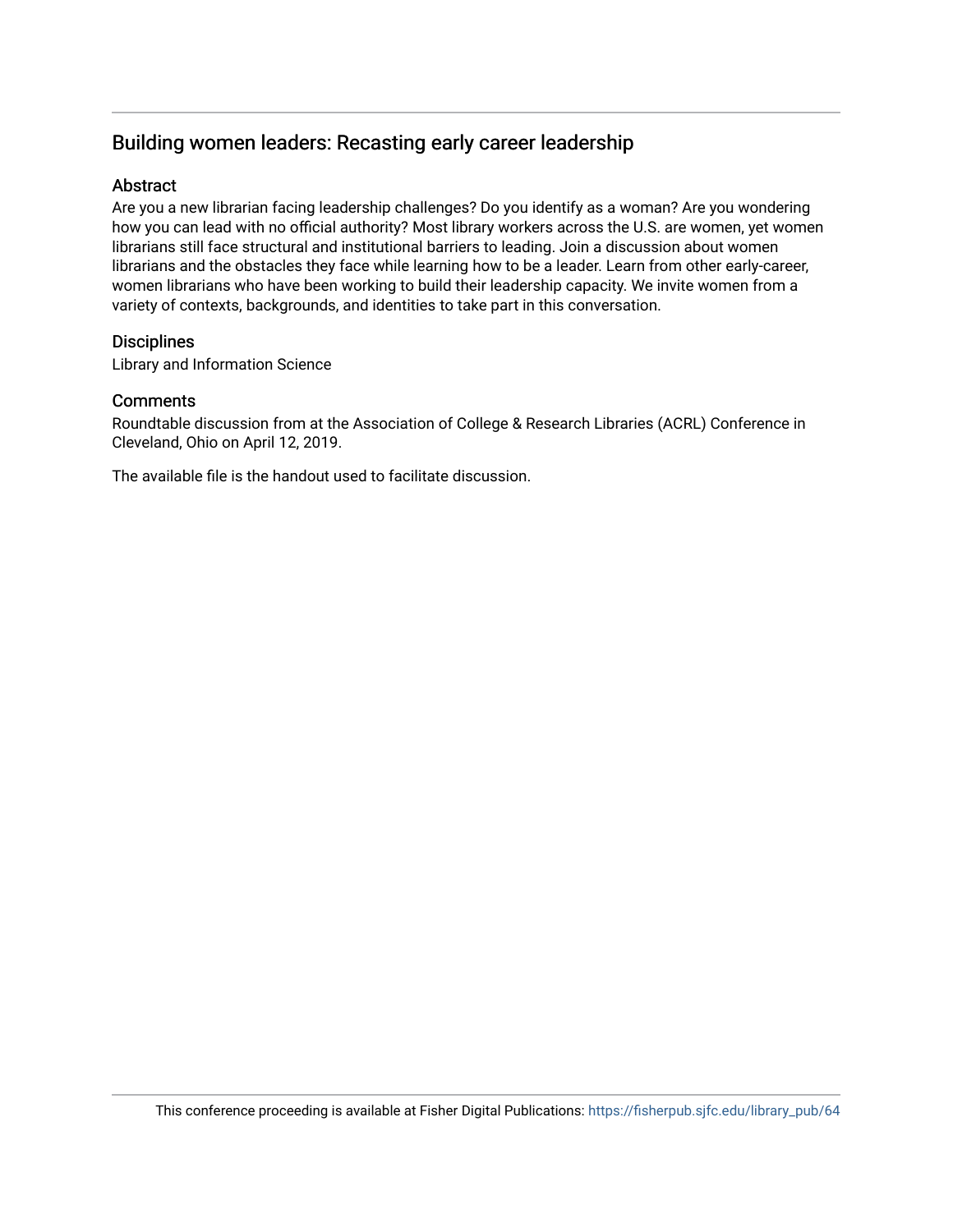# *Building women leaders: Recasting early career leadership*

*Roundtable Discussion | Association of College and Research Libraries, April 12, 2019, Cleveland, Ohio Mia Breitkopf, [breitkopf@gmail.com](mailto:breitkopf@gmail.com) Christina Hillman, [chillman@sjfc.edu](mailto:chillman@sjfc.edu)*

Reflection prompt 1

- What are some of the leadership barriers for early-career women in academic libraries?
- $\triangleright$  What are the underlying causes of these barriers?
- $\triangleright$  What makes it hard for you to lead at work?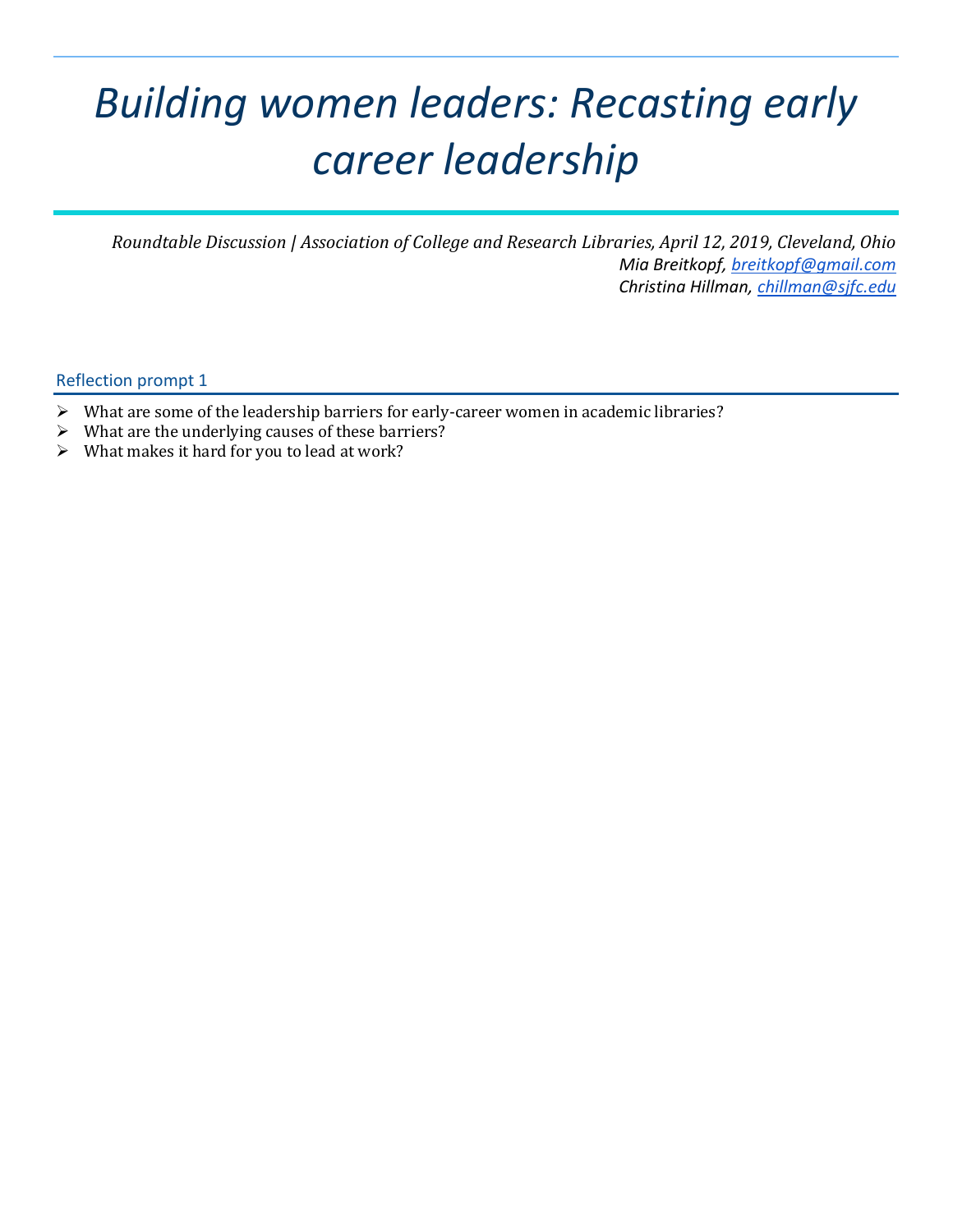- How could you personally develop this competency? How is this competency important in your leadership?
- $\triangleright$  Are you comfortable saying "no?" Why is it important to say "no?"

Library Leadership & Management Association (LLAMA) Competencies for Managers and Leaders

- $\checkmark$  Communication skills
- $\checkmark$  Change management
- $\checkmark$  Team building (personnel)
- $\checkmark$  Collaboration and partnerships
- $\checkmark$  Emotional intelligence
- $\checkmark$  Problem solving
- $\checkmark$  Evidence-based decision making
- $\checkmark$  Conflict resolution (personnel)
- $\checkmark$  Budget creation and presentation
- $\checkmark$  Forward thinking
- $\checkmark$  Critical thinking
- $\checkmark$  Ethics
- $\checkmark$  Project management
- $\checkmark$  Marketing and advocacy